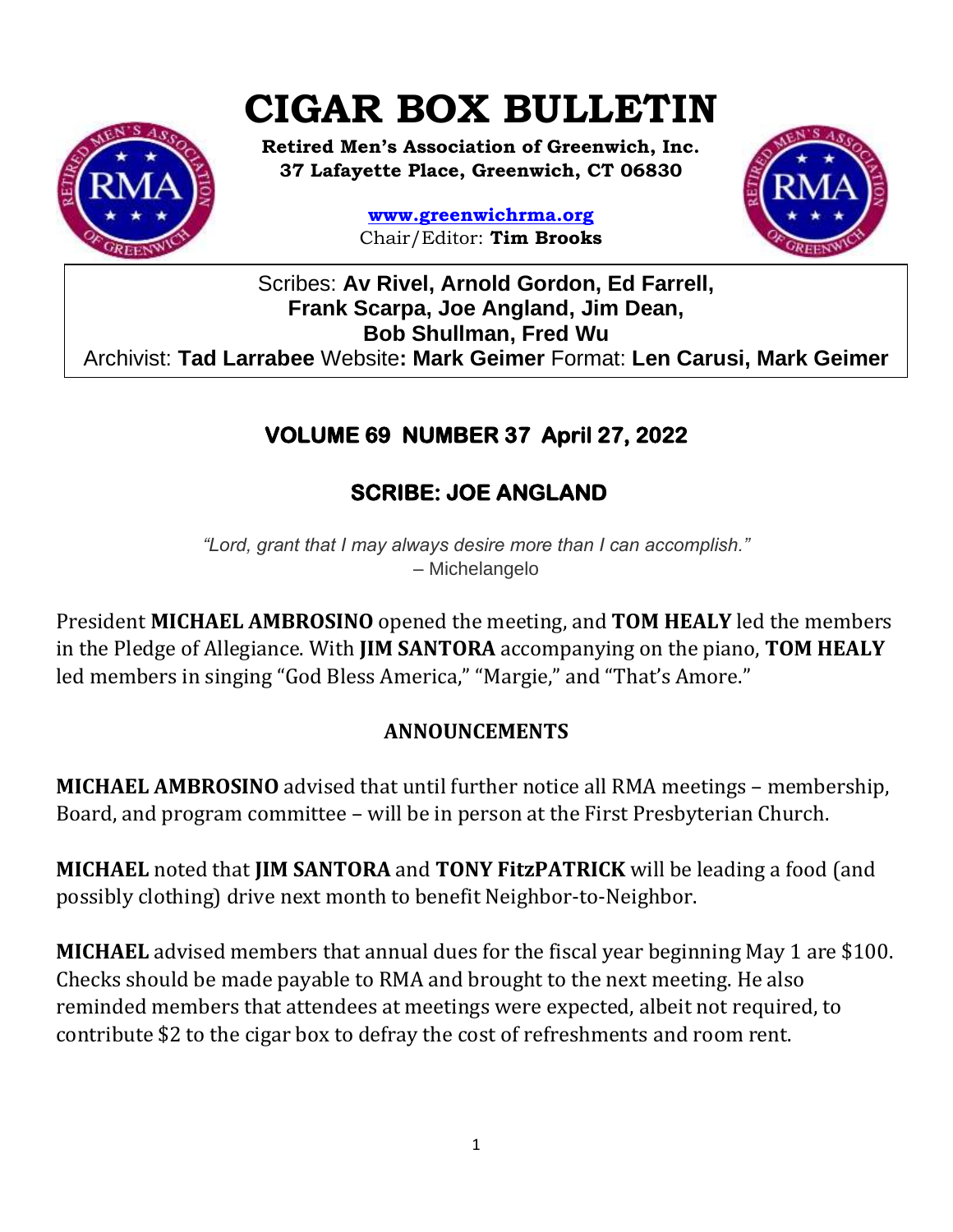**MICHAEL** reminded members to *email* summaries of the reports they give at our meetings to the Scribe, to avoid the need for his retyping them.

Corresponding Secretary **ARNOLD GORDON** called everyone's attention to the annual Greenwich Spring Beach Cleanup that takes place on Saturday, April 30th at Greenwich Point from 11:00 a.m. to 3:00 p.m. Volunteers are always needed. Good for the town and your soul! For details, go to:

<https://www.greenwichgreenandclean.org/beachcleanuplivelikeluke2022>

In his role as jokester, **ARNOLD** regaled us with quick takes on the joys of marriage and family, including "I told my wife she should embrace her mistakes... so she hugged me", "My wife says I only have two faults, 'I don't listen' and something else....", and, "I told my wife I wanted to be cremated. She made me an appointment for Tuesday."

**PETER STERN** reported the following birthdays: **GERRY BOYLE** (84), **RON WILSON** (80), **FLEMMING HEILMANN** (86), **PETER TUNLEY** (77), and **RICK HOLZ** (74). **JIM SANTORA**  celebrated them with the traditional tune. There were 72 members in attendance today, 59 in person and 13 by Zoom. There was also one guest, Jerome Coleman, a guest of **PAT MacCARTHY. PETER** noted that the Zoom participants included snowbirds **TONY FitzPATRICK** and **PETER TUNLEY**. Returnees include **BART BARTHOLOMEW** from Jupiter, FL, **GRAN BURGESS** from Sarasota, FL, **JOHN KAVANAGH** from Naples, FL, and **STEPHEN MARINO** from Dover, NH.

**PETER** reiterated **MICHAEL AMBROSINO's** reminder that annual dues are \$100 and that checks payable to RMA should be given to **TAD LARRABEE** at the next meeting.

**JACK WEIR** reported on publicity. He advised that next Tuesday an RMA sign will be placed on one of the holes of the Griff. He also reported that WGCH had agreed to broadcast interviews with RMA leaders for a very low rate, and provide free announcements of our guest speakers.

**HORST TEBBE** advised that we are in serious need of volunteers to edit meeting videos, operate the audio, and run the Zoom feed of the meetings. Volunteers were urged to contact him after the meeting. **MICHAEL AMBROSINO** emphasized the importance of this request for volunteers and noted that many volunteers will make light work.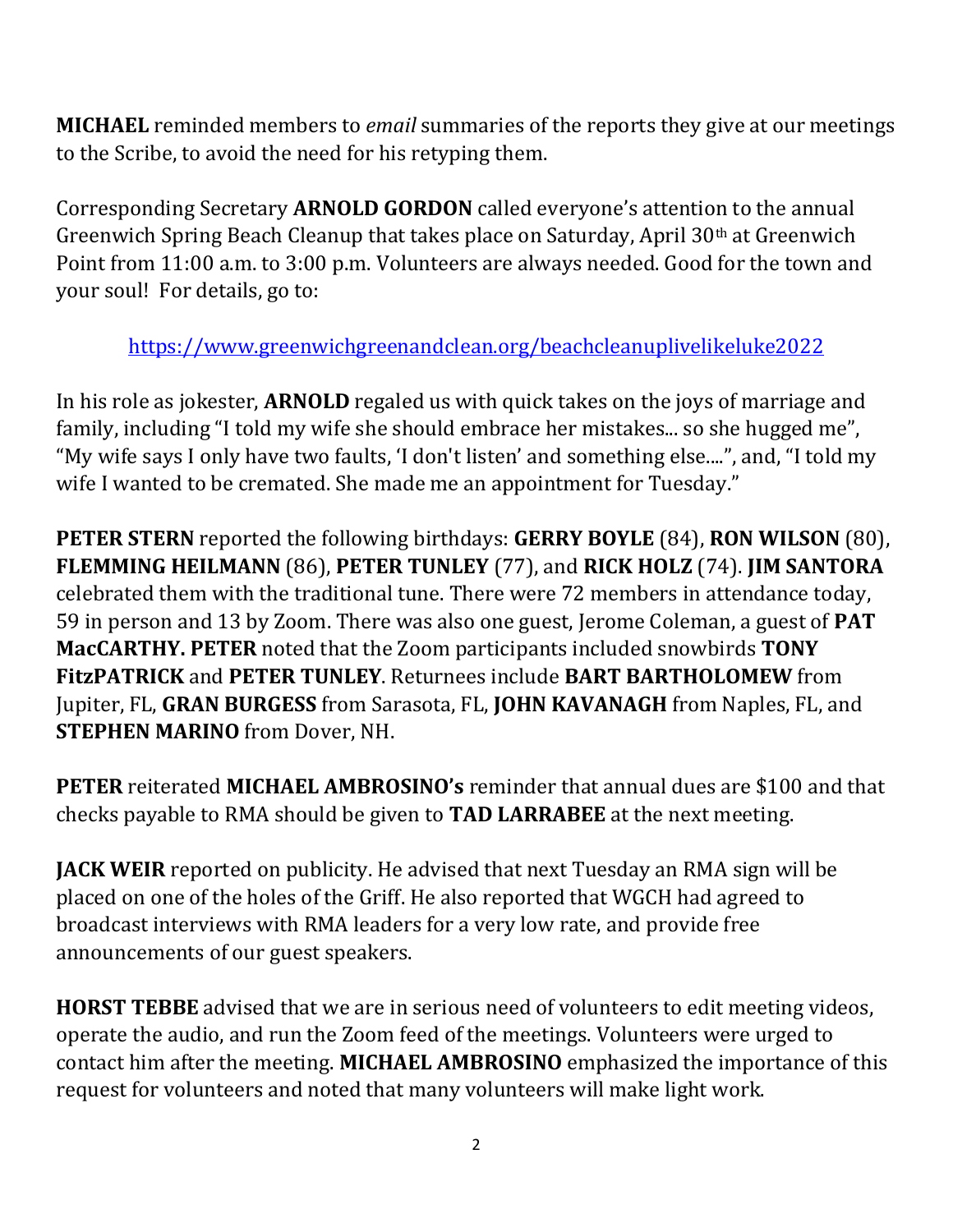**PETER UHRY** advised that the town will hold a collection for Household Hazardous Waste Day on Saturday, May 7, from 8:00 a.m. to 1:00 p.m. at the Island Beach parking lot. For a list of items accepted see attached flyer, visit [www.greenwichct.gov,](http://www.greenwichct.gov/) or call Public Works at 203-869-6910 or Health Dept. at 203-622-7838. All paints, including latex, will be accepted.

[HAZARDOUS WASTE DAY](https://mcusercontent.com/053716f9c54f7992fd5ff0675/files/890f1747-37b8-678d-1d97-37ad447211c1/Hazmats_Info_0507_2022.pdf) – May 7, 2022

**PETER** [\(uhry@sbcglobal.net\)](mailto:uhry@sbcglobal.net) is seeking volunteers to periodically help with maintenance and trail improvements in our town parks. The group will most likely meet once a month based on need and weather. Volunteers will meet on weekday mornings for a couple of hours. Weed whacking, improving wetland crossings, and adding plants and puncheons could be on the agenda. It is like **TAD LARRABEE's** walks, but with a purpose. **PETER** promises nothing other than helping our parklands be better places to visit. Some exercise is to be expected. He suggested that you talk with your wife.... she will want to send you. Indeed, bring her along. All are welcome.

**RUSS HARDIN** reported that for the week ending April 27 we had 190 outside hours from 18 volunteers and 115 inside hours from 14 volunteers, with the leader being **STEVE MARINO**, who recorded 36 hours.

**BOB RIMMER** noted that today's speaker will be Sean McMeekin, an award-winning historian who will discuss his recent book, *Stalin's War: A New History of World War II*. Next week's speaker will be Greg Zuckerman, a reporter for the Wall Street Journal who will speak about the development of the Covid vaccines.

#### **FUN AND GAMES**

**Pickleball: PAT MacCARTHY** reported that we used two courts this Monday, which was good for a Monday. The group plays on Monday and Thursday mornings from 11:00 a.m. to 1:00 p.m. at Christiano Park.

**Tennis: PAT** also reported the week's tennis results. In the opening round, **ANDY HOLMES** and **BILL HOWLAND** won on court 1, while **PAT** and **MICHAEL AMBROSINO** won on court 2. In the final round, **PAT** and **ANDY** won on court 1, and Jerome Coleman and **BOB GRAYSON** won on court 2. Next week's captain will be **PETER UHRY**.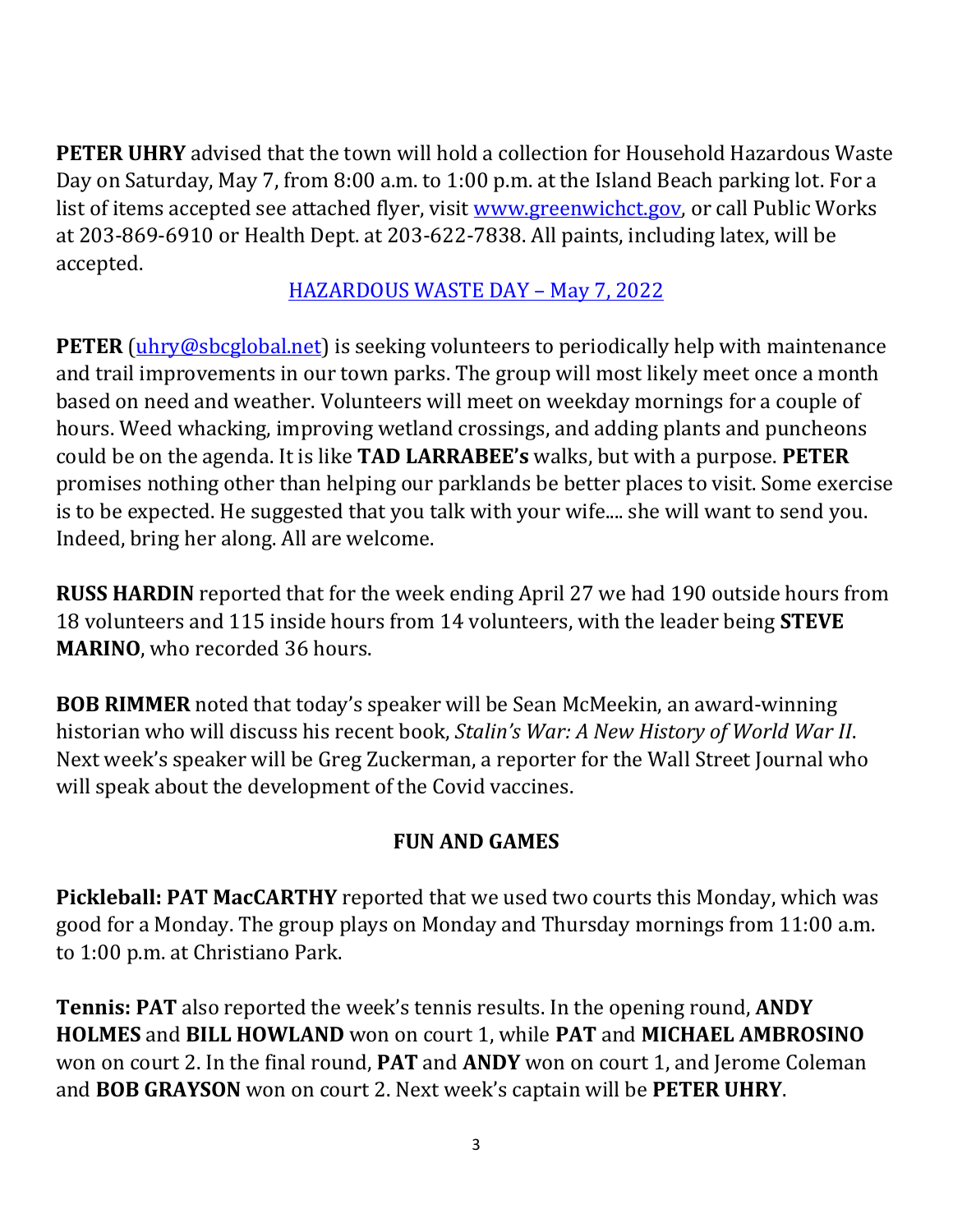**Walkers and Talkers: TAD LARRABEE** reported that on Thursday the group had nice weather for a walk through the woods at the Rye Marshlands Conservancy where it saw about 30 deer and about the same number of turkeys. They then wandered out onto Maries Neck with views toward the American Yacht Club and Long Island Sound. It was a fun, gentle walk and a nice way to spend the morning!

**TAD** also noted that the Greenwich Choral Society is giving a concert at 4:00 p.m. on Saturday, April 30th, at Christ Church, Greenwich. The music is very different from most concerts **TAD** has been involved in over the past 20 years. The Missa Latina is a complete setting of the Latin Mass for solo soprano, large mixed choir, and a jazz band consisting of violin, bandoneon (accordion), piano, double bass, drums, and percussion. The word "latina" refers not only to the Latin text, but also to the musical style which makes use of Latin-American rhythms that are complex and difficult. Elements from Argentinian tangos stand side by side with Caribbean rhythms and Latin jazz, with enough space provided for instrumental improvisations. There will be several other selections of Latin American music which are challenging and fun to sing. The band will also present some music on their own, which should be spectacular. Please go online at<https://www.gcs-ct.org/> to buy tickets.

**Bridge: RON MURRAY** reported that this week's winners were **RON** (2880), **ALEX KOSSEIM** (2760), and **JOHN FEBLES** (2720). The group meets on Wednesdays at 12:30 p.m. and newcomers are welcome.

**Golf: MIKE RYAN** reported that on a rainy day we had 17 players braving the elements. The closest-to-the-pin awards went to **KIP SCHULZE** on 5, **JOE MANCINELLI** on 7, and Kevin Kreuse on 15. **GRAN BURGESS** won the longest drive award on 8. Best scores of the day belonged to **GRAN** (93), **JIM BOARDMAN** (95), **BOB SHULLMAN** (97), and **RICH BARTHOLOMEW** (97). **MIKE** encouraged members to come next Tuesday when the RMA sign will be unveiled on a yet-to-be-determined hole.

**Hearts:** A total of seven games were played. **JOHN STANKUNAS** and **GRANT PERKINS**  each won two games. **MICHAEL AMBROSINO**, **RICK HOLZ**, and **BOB SHULLMAN** won one game each. **GRANT** shot the moon twice.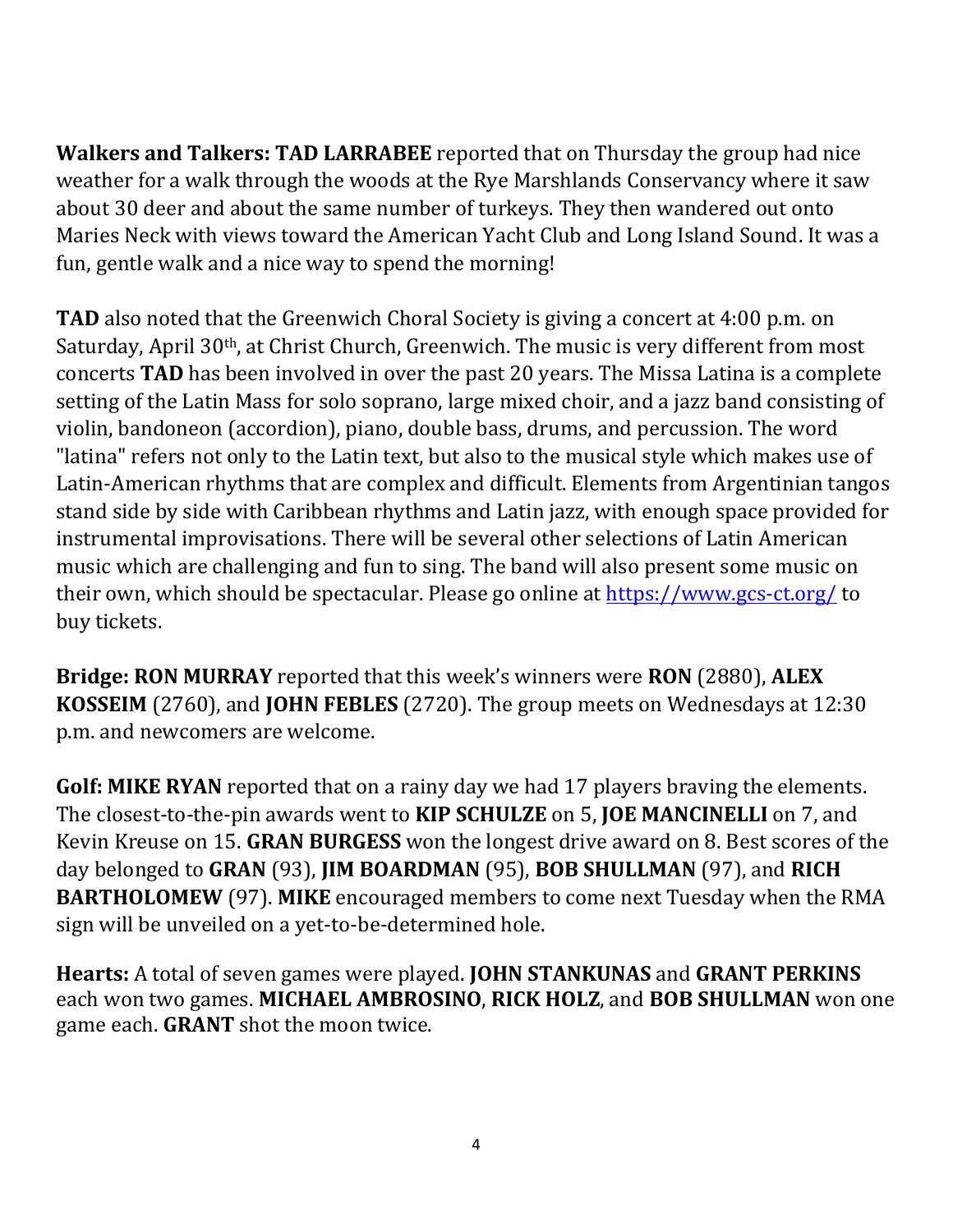**Tai Chi: WILL MORRISON** reminded us that the group meets at the First Congregational Church in Old Greenwich on Mondays, with a beginner's session at 8:45 a.m. and a session for the more experienced at 9:30 a.m.

#### **A WORD OF THANKS**

On the occasion of his final meeting as President, **MICHAEL AMBROSINO** thanked the membership and, in particular, the Board for their support during the past year. He encouraged members who did not regularly volunteer for RMA duties to do so, noting that both they and the RMA would be the better for it. **MICHAEL** reflected that his principal goal this past year was keeping us safe in the pandemic environment, and he was pleased to say that he was aware of no case of spreading Covid at an RMA event. He also noted he had wanted to improve relations with the First Presbyterian Church, and he believed that had been accomplished. Finally, **MICHAEL** said that he was very pleased that we had maintained a fairly constant membership at a time when, because of Covid, similar organizations and seen their membership plummet. Upon the conclusion of **MICHAEL's**  comments, the members rose as one to applaud his year as the RMA's President.



Ambrosino passes the bell to incoming president Joe Mancinelli. Pictures courtesy of Tom Healy and Joe Mancinelli.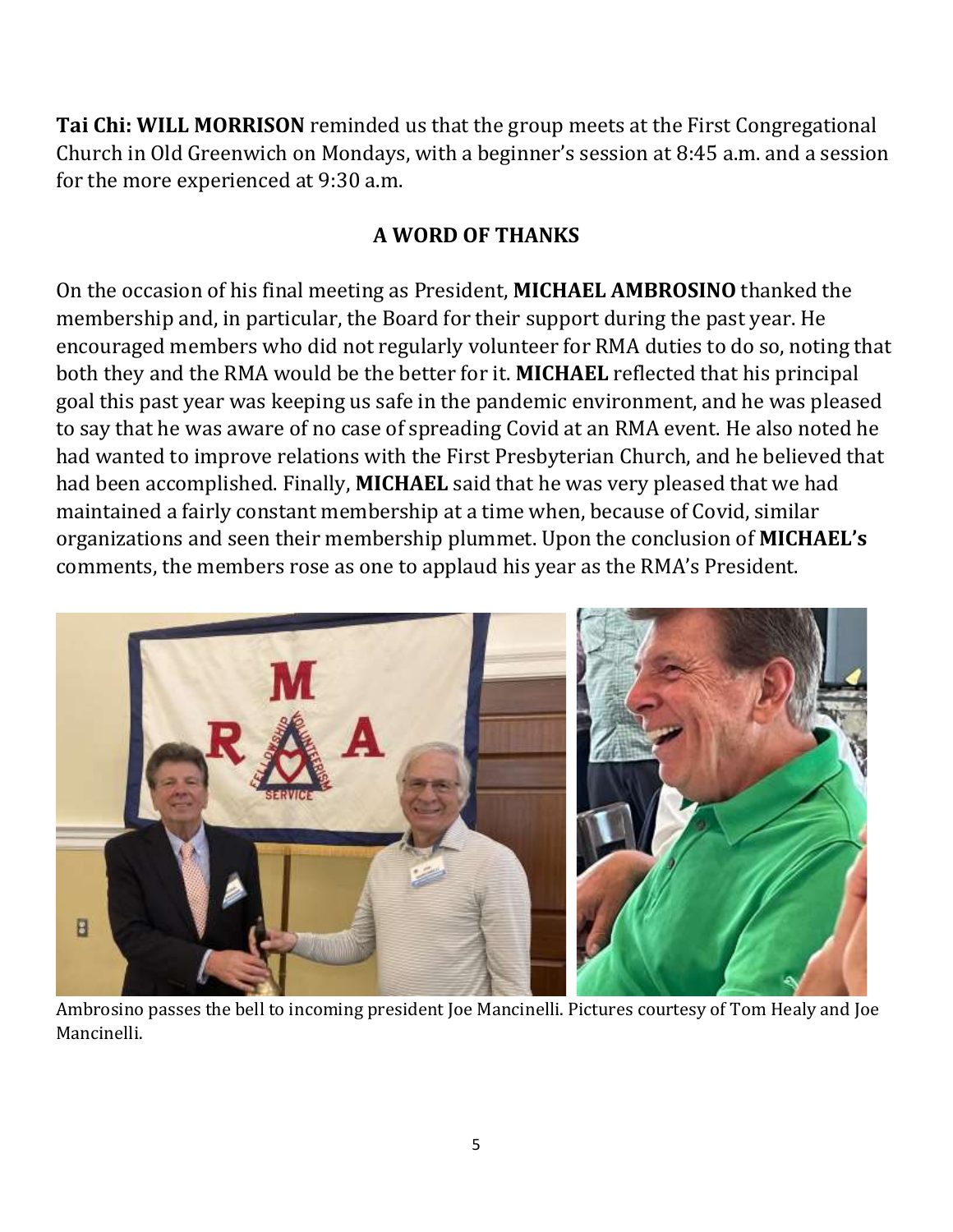

An informal lunch on Arthur Avenue, in Da Bronx. Where are the donuts?

## **TODAY'S SPEAKER**

**BOB RIMMER** introduced today's speaker, Sean McMeekin, a professor of European History and Culture at Bard College. Professor McMeekin holds a B.A. from Stanford University and an M.A. and Ph. D. from University of California, Berkeley. He recently published *Stalin's War: A New History of World War II*. Professor McMeekin explained that his recent book was the product of extensive research of archival material that became available only after the collapse of the Soviet Union. He noted that he had a bit of nostalgia when talking about those illuminating archives because, given the contents of his book, it did not appear he would be allowed to access them again.

Professor McMeekin reported that the archival materials made clear that Stalin wanted World War II to break out. Although he paid lip service to the concept of collective security against the Nazis, it was a mere chimera. His grand notion was that a war among the leading capitalist countries would leave them all deeply debilitated, paving the way for the Soviet Union and the communist ideology it embraced to prosper. Thus, he conspicuously failed to join Britain and France when in March 1939 they formally recognized Poland's independence.

In time, Stalin recognized the risk of being drawn into the war, and he oversaw a major military buildup in 1940 and 1941. Indeed, it appears that Stalin was considering initiating an attack on Germany. Unfortunately for him, the German assault came earlier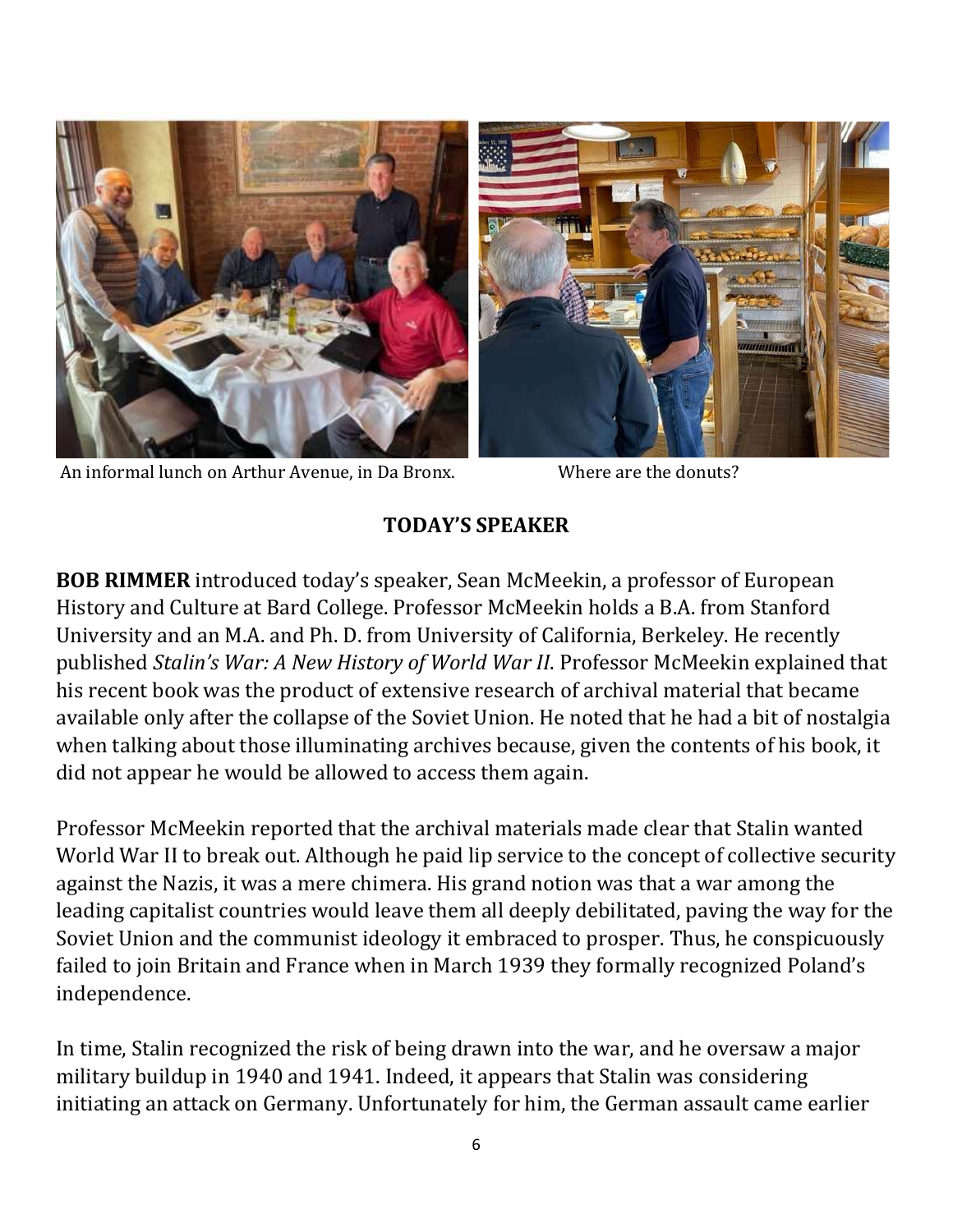than expected, and well before Soviet preparations were complete. The result was widespread German success in the early months of the war on the Eastern Front. After Stalin was pulled into the war, the United States, through its lend-lease program, became the Soviet Union's lifeline, supplying it with over 9,000 planes in addition to thousands of trucks, motorcycles, and other vehicles. The United States also supplied huge amounts of food to the Soviet Union, including butter and dehydrated borscht. Stalin became so reliant on these U.S. supplies that he was outraged when President Truman cut them off following the end of the war in Europe.

Professor McMeekin provided some interesting sidenotes on the lend-lease provisions. For one thing, Soviet agents who had been spying on U.S. industry just the year before switched occupations and became purchasing agents. The same spies who had been trying to learn the secrets of the Norden bombsight were now given the same order forms as the U.S. Army and were permitted to order their bombsights from Norden. The lend-lease efforts may have helped the Soviet Union develop the atomic bomb. Among the provisions they requested and received were two key elements in the production of atomic weapons, enriched uranium and heavy water. At the time the Soviet Union requested these materials, the United States doubted that the Soviets knew enough about an atomic weapon to understand their significance, and it feared that denying the request for these materials would signal to the Soviet Union that they were particularly important – a signal that might point the Soviets toward development of an atomic weapon themselves.

Professor McMeekin pointed out that even before it lost the war on the Eastern Front, Germany's plan had backfired. At the start of the war Germany was heavily dependent on Russia (and Ukraine) for grain, iron ore, and other essentials. Hitler had believed that a quick victory over Russia would give Germany these materials at no cost. Instead, the protracted battle with Russia meant that these supplies became completely unavailable. Professor McMeekin noted the particularly harsh position that Stalin took with respect to Soviets who became prisoners of war. Officers who surrendered were deemed traitors and subject to execution upon their return. Among those who fell in this category was Stalin's son, Yakov, who committed suicide after being disowned by his father while a German prisoner.

While the Soviet Union wound up deeply embroiled in the European war, it remained until mid-1945 uninvolved in the Pacific war, which Stalin saw as consistent with his vision that capitalist countries would destroy each other. Stalin had signed a neutrality pact with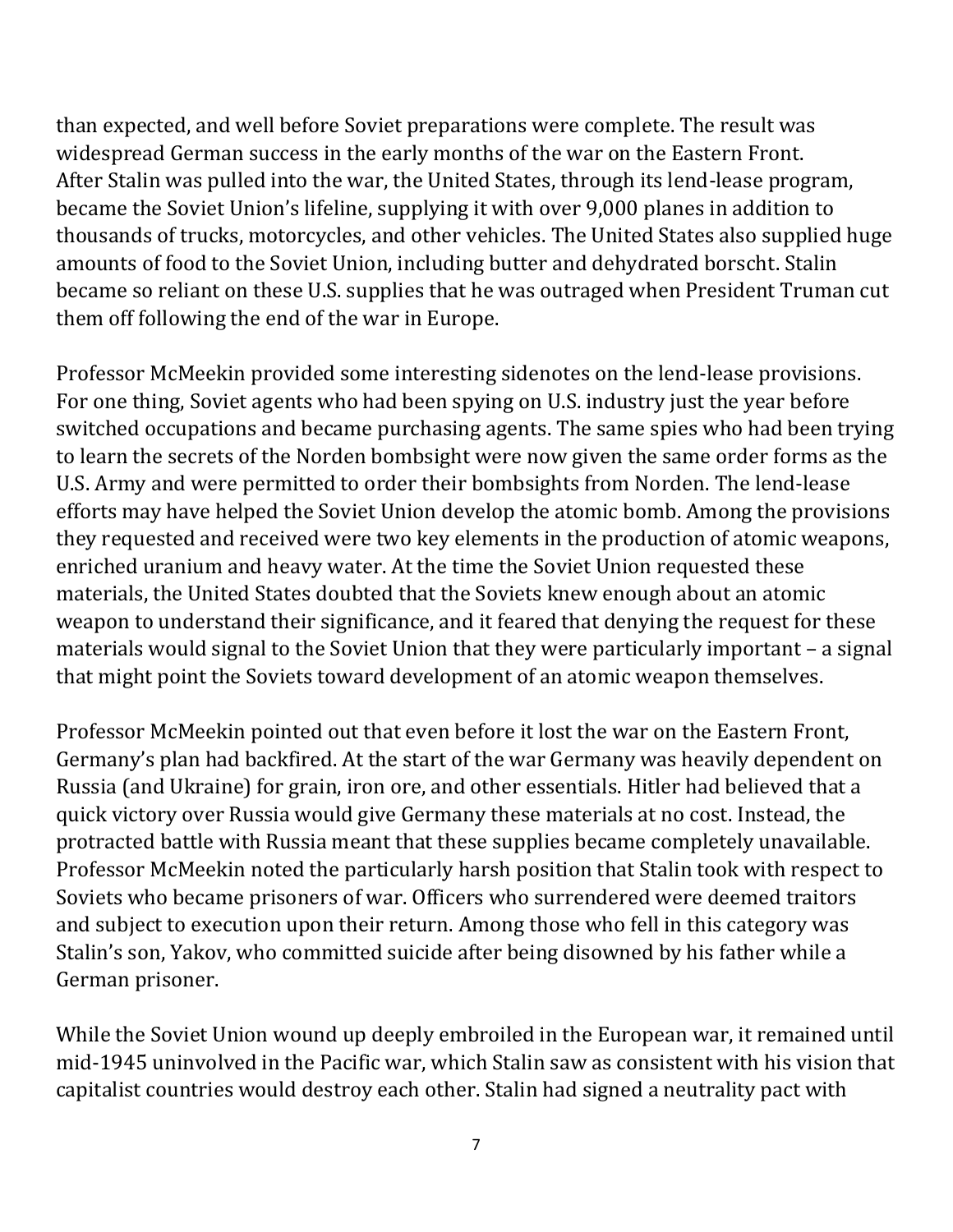Japan in April, 1941, and Pearl Harbor did nothing to change that. Indeed, hundreds of U.S. pilots who landed (or crashed) in Russia after bombing raids on Japan were held prisoner for years, rather than being repatriated to the United States – the country that was supporting the Soviet Army and feeding the Soviet people.

The full presentation can be viewed at **<https://vimeo.com/user9053619/videos>**

## **SPECIAL FEATURE**

Past President **PETE UHRY** has asked that we include a few historical RMA pictures, with a question of the week. Last week we presented this picture: it is a limerick contest held in 2016, with the irrepressible **ARNOLD GORDON** (r) as moderator.

Do you have any pictures of past RMA activities to share?



## **IMPORTANT REMINDERS**

**TO CBB CONTRIBUTORS:** Scribe for the next meeting, on May 4, will be none other than **→ARNOLD GORDON←**. Please send a copy of any remarks you want included in the CBB to [ajgordo@verizon.net.](mailto:ajgordo@verizon.net)

**ALL MEMBERS**: Do not forget to report all your inside and outside volunteer hours to **JOHN FEBLES** at [jfebles13@gmail.com.](mailto:jfebles13@gmail.com)

**ALL MEMBERS** are reminded that in addition to streaming on the Internet, RMA speakers are normally shown on the local public access TV channels, Verizon FIOS channel 24 and Optimum (Cablevision) channel 79.

Retired Men's Association of Greenwich, Inc. · 37 Lafayette Place · Greenwich, CT 06830 · USA. Visit our website at **[https://greenwichrma.org.](https://greenwichrma.org/)**